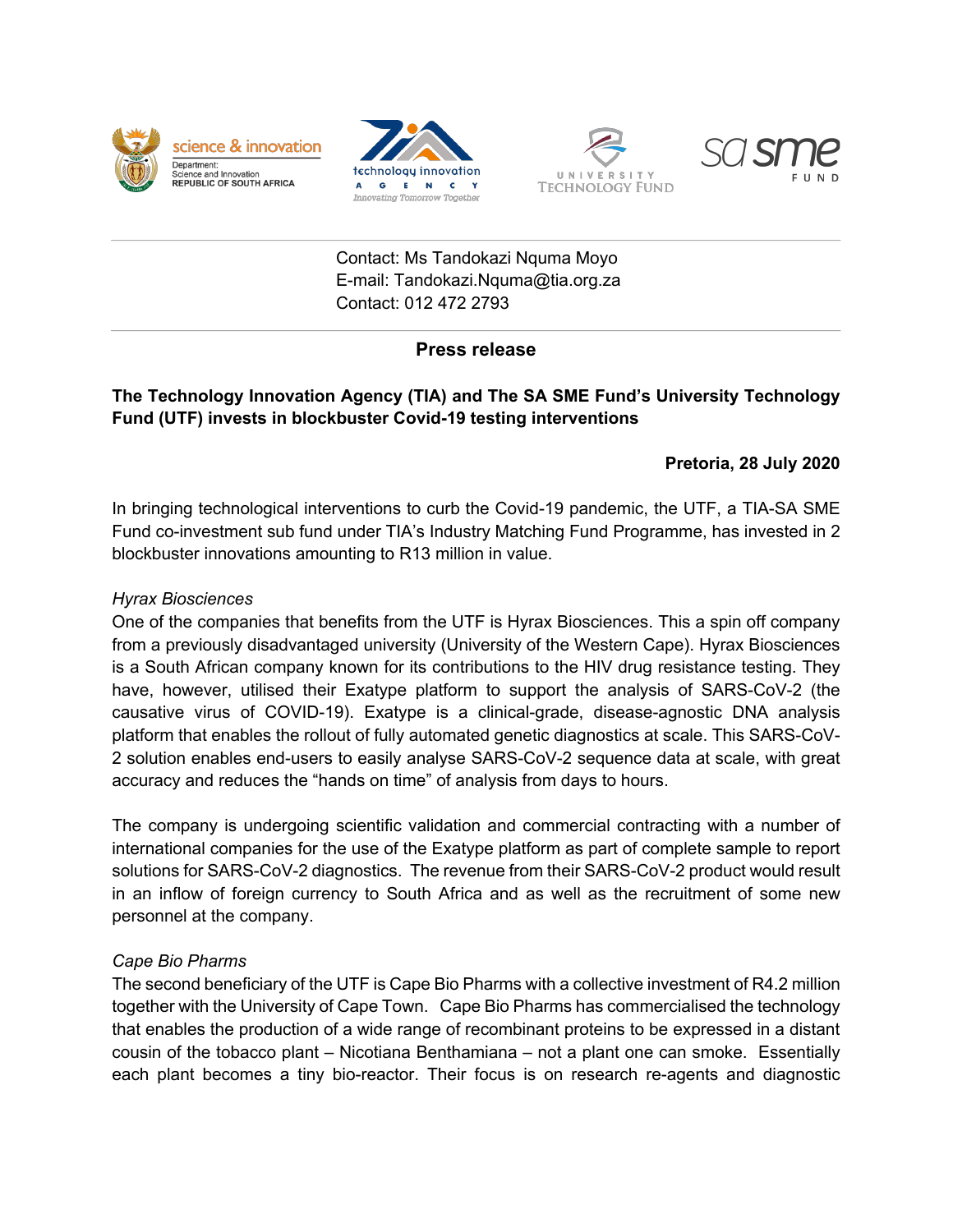proteins for Life Scientists around the world. Reagents are the most critical of proteins as they are workhorses of new drug discoveries.

Cape Bio Pharms responded very quickly to the SARS-CoV-2 outbreak by securing the genetic sequences to the Spike Protein in February 2020. They have successfully created four variants of the antigen using their plant-based expression technology

The advantages of plant based expression platform include the following:

- The production facility has been built at a  $10<sup>th</sup>$  of the cost of traditional systems such as mammalian cell culture systems.
- Scale-up is rapid as they simply add more plants
- High flexibility as the platform allows quick conversion to producing other proteins
- Speed to market as any protein of interest can be ready, post infiltration, within three weeks,
- Plants are very good at producing complex molecular structures or fusion proteins on their own.
- Ethical choice no animals are used in the making of recombinant proteins
- Safety as there is no risk of the transfer of animal pathogens as in traditional systems particularly for proteins used in vaccines or for therapeutic applications

The Cape Bio Pharms Spike Protein collection is currently in the final stages of testing and approval by local and international test kit manufacturers and industry bodies. Cape Bio Pharms has already significantly increased the local plant production under a new subsidiary, Cape Biologix Technologies, to be able to produce enough protein for the manufacture of 40 million test kits a month by December 2020

The vision behind the establishment of the company is to eventually build a plant-based cGMP compliant facility to ensure security of supply of critical pharmaceutical proteins for Africa.

Ms Tandokazi Nquma-Moyo, Acting Executive Manager Strategic Relations and Corporate Relations, says, "The revenue from their SARS-CoV-2 products will allow the companies to create additional jobs, as well as an inflow of foreign currency to South Africa."

Wayne Stocks, a partner at Stocks and Strauss Fund Manager, fund manager of the UTF, says, "Both of these businesses highlight the significant world-class biomedical skills located in our universities, and these investments will allow these institutions to commercialise and scale up their IP. The investment, industry introductions, and guidance from TIA and the SA SME Fund have allowed us, as fund managers, to focus on backing globally relevant technology and teams."

# **END**

# **About the Technology Innovation Agency**

The Technology Innovation Agency is an agency of the Department of Science and Innovation mandated to support the state in stimulating and intensifying technology innovation across all sectors of the economy in order to deliver socio-economic benefits for South Africa and enhance its global competitiveness. These goals are achieved by supporting the development and commercialisation of research outputs from higher education institutions, science councils, public entities, private research institutions and enterprises and bringing them to market. TIA uses South